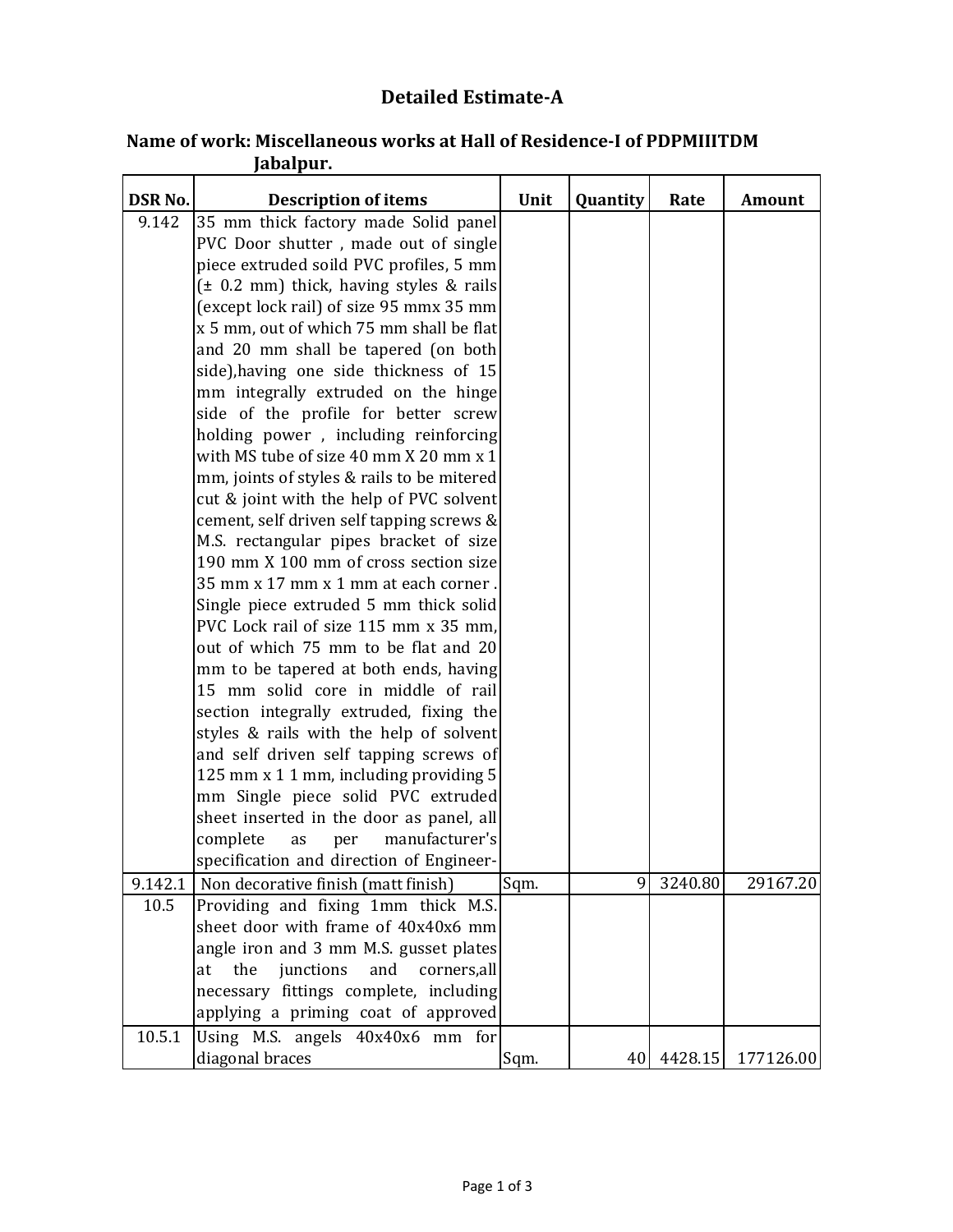| <b>DSR No.</b> | <b>Description of items</b>                | Unit | Quantity | Rate   | <b>Amount</b> |
|----------------|--------------------------------------------|------|----------|--------|---------------|
| 12.5           | Supply<br>installation<br>and<br>precoated |      |          |        |               |
|                | galvanised iron profile sheets (size,      |      |          |        |               |
|                | shape and pitch of corrugation as          |      |          |        |               |
|                | approved by Engineer-in-charge) .50mm      |      |          |        |               |
|                | +/- 5% total coated thickness (TCT)        |      |          |        |               |
|                | thick zink coating 120gsm as per IS: 277   |      |          |        |               |
|                | in 240mpa steel grade, 15-18 microns.      |      |          |        |               |
|                | Sheet should haveprotective guard film     |      |          |        |               |
|                | of 25 microns minimum to avoid             |      |          |        |               |
|                | scratches while<br>transportation and      |      |          |        |               |
|                | should be supplied in single length upto   |      |          |        |               |
|                | 12 mtr. Or as desired by Engineer-in-      |      |          |        |               |
|                | charge.The sheet shall be fixed using      |      |          |        |               |
|                | self drilling /self taping screws of size  |      |          |        |               |
|                | (5.5x55mm) with EPDM seal or with          |      |          |        |               |
|                | polymer coated J or L hooks, bolts and     |      |          |        |               |
|                | nuts 8mm dia with bitumen and G.I.         |      |          |        |               |
|                | limpet washers or with G.I. limpet         |      |          |        |               |
|                | washers filled with white lead complete    |      |          |        |               |
|                | upto any pitch in horizontal/vertical or   |      |          |        |               |
|                | curved surface excluding cost of purlis    |      |          |        |               |
|                | rafters and trusses and including cutting  |      |          |        |               |
|                | to size and shape wherever required.       | Sqm. | 7        | 627.55 | 4392.85       |
| 9.97           | Providing and fixing aluminium tower       |      |          |        |               |
|                | bolts ISI marked anodised transparent      |      |          |        |               |
|                | or dyed to required colour or shade with   |      |          |        |               |
|                | necessary screws etc. complete.            |      |          |        |               |
| 9.97.4         | 150x10mm.                                  | Each | 20       | 75.00  | 1500.00       |
| 9.1            | Providing and fixing aluminium handles     |      |          |        |               |
|                | ISI marked to required colour or shade     |      |          |        |               |
|                | with necessary screws etc. complete.       |      |          |        |               |
| 9.100.2 100mm  |                                            | Each | 20       | 52.85  | 1057.00       |